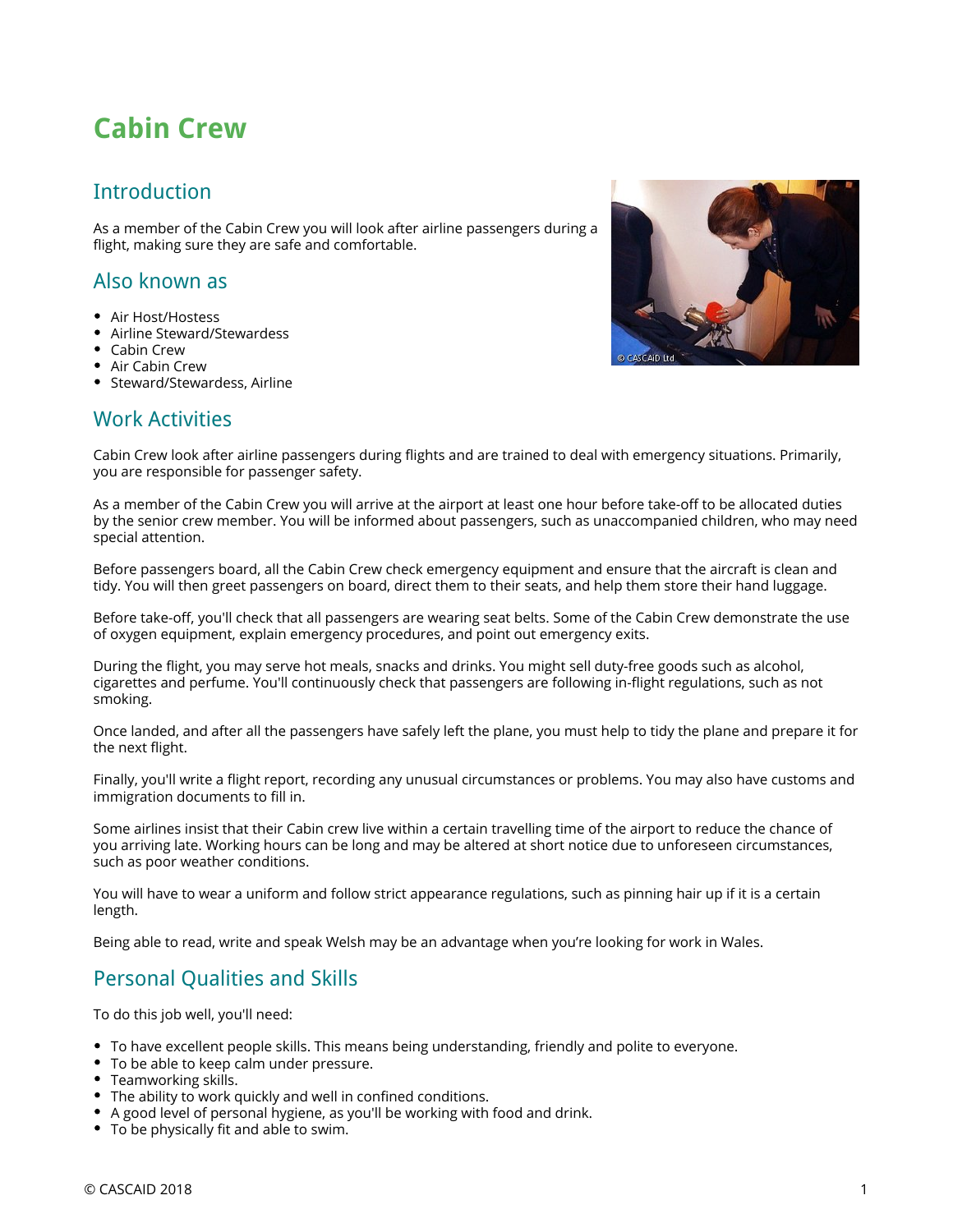• An interest in aviation.

Being able to speak a foreign language can be useful, as can knowledge of first-aid.

Some airlines insist that recruits have good eyesight. You should have normal colour vision and your hearing should allow you to communicate effectively in a noisy environment. You will also have to pass a criminal records check. This is now known as a Disclosure and Barring Service (DBS) check.

A driving licence may be required for people wishing to get into this job. Some employers will expect you to live near the airport. This usually means being within one-hour's travel.

### Pay and Opportunities

#### **Pay**

The pay rates given below are approximate.

Cabin Crew earn in the range of £15,500 - £18,000, rising to £24,500 - £33,000 with experience.

#### **Hours of work**

Cabin Crew usually work shifts, including weekends, on a rota basis. They need to be available to work at short notice and on any day of the year.

#### **Demand**

Demand is steady. However, there is very strong competition for jobs and there are always more applicants than vacancies. Airlines receive a very large number of enquiries about work.

Contracts are normally offered on a six-month, one year or permanent basis. New entrants normally require a DBS check.

Some airlines recruit seasonal staff who may later have the opportunity to take up permanent duties.

#### **Future skills needs**

The following skills shortages have been identified:

- customer service skills
- communication skills
- $\bullet$  IT skills
- safety/accident management skills.

#### **Where could I work?**

Employers include domestic and international airline companies.

Cabin Crew work from airports throughout the UK.

Opportunities for UK trained flight attendants also occur with foreign airlines.

#### **Where are vacancies advertised?**

Vacancies are advertised on all the major job boards, on Universal Jobmatch, and at Jobcentre Plus.

Vacancies are also advertised on airline websites.

# Entry Routes and Training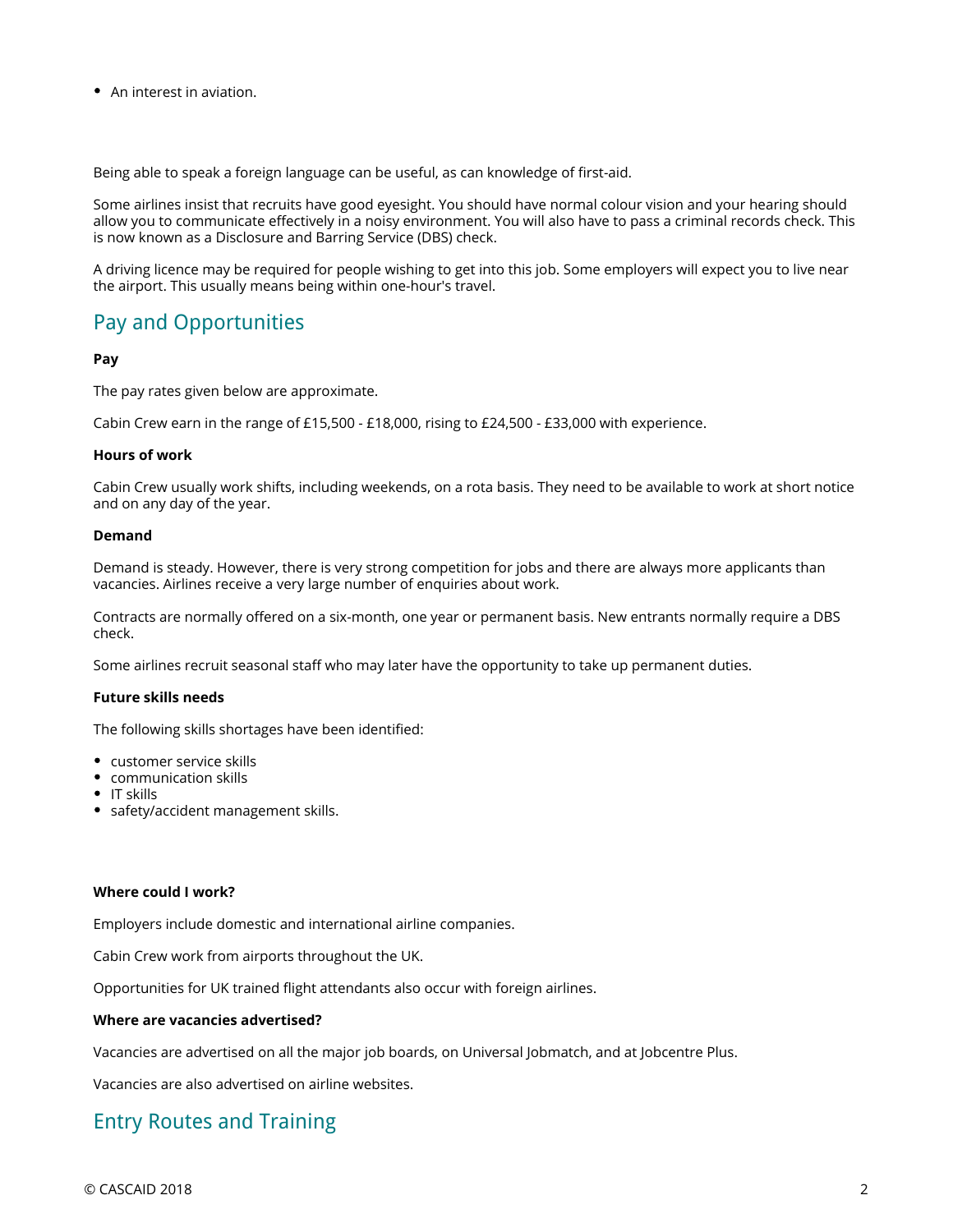#### **Entry routes**

Airlines will usually expect you to be educated to at least GCSE, or equivalent, level.

Some knowledge of first aid would be very useful

An Intermediate Level Apprenticeship is also a great way into this career. Once employed you might be able to work towards an NVQ qualification.

People with experience of customer contact work, such as reception, sales and catering, will be at an advantage - so start to think now about what you can do to help your application.

#### **Training**

You will first receive airport-based training which can last up to 8 weeks. You may have to do some study at home before starting the course. The training usually covers subjects such as:

- Safety and survival, especially the use of emergency slides and chutes and of oxygen equipment.
- First aid techniques, such as handling heart attacks.
- How to serve food and use the galley.
- Customs and immigration regulations.
- Currency exchange.
- Customer service and conflict management.

This initial period is followed by further on-the-job training, and usually a period of regular on-board assessment.

#### **Progression**

Experienced attendants can go into senior cabin crew positions. Some attendants become cabin crew trainers. It may also be possible to become a cabin service director where you would have a managerial role over the cabin crew.

# Qualifications

Entry requirements vary between airlines. However, most airlines usually ask for a minimum of 4 GCSEs (or equivalent) at grade C/4 or above, including English and Maths, and a high standard of written and spoken English. Other useful GCSEs include:

- Modern Foreign Languages
- Leisure and Tourism
- Hospitality.

To get onto an Intermediate Level Apprenticeship, you'll usually need at least 2 GCSEs at grade C/4 or above, possibly including English and Maths.

City & Guilds Level 2 Certificates, Awards and Diplomas are available in Air Cabin Crew. These cover health and safety, teamwork, customer care and emergency equipment. .

BTEC Level 2 qualifications are also available in:

- Air Cabin Crew
- Introduction to Cabin Crew
- Travel and Tourism.

Relevant BTEC Level 3 qualifications are also available in:

Travel and Tourism and Aviation Operations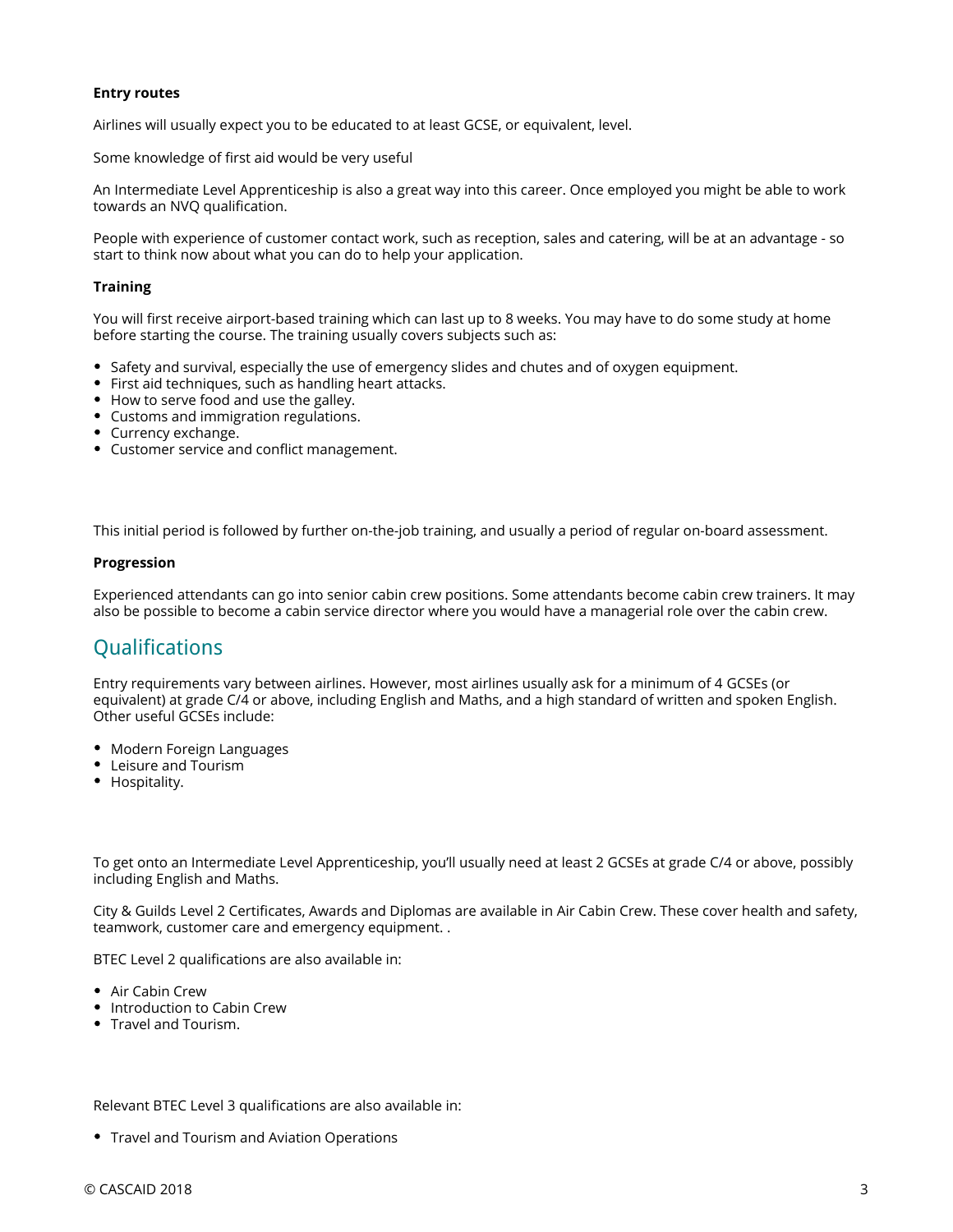**•** Travel Services.

# Adult Opportunities

#### **Age limits**

It is illegal for any organisation to set age limits for entry to employment, education or training, unless they can show there is a real need to have these limits. However, entry after the age of 35 is unusual.

#### **Skills/experience**

Applicants usually have at least one year's experience in an activity that involves dealing with the public, for example, travel agency, airport or catering work. Other relevant experience can include customer service, care work or retail sales.

The ability to converse in a foreign language relevant to a particular airline may be required. The ability to swim is usually necessary.

#### **Courses**

Some people enter this career via a Cabin Crew Intermediate Level Apprenticeship.

# Further Information

#### **Contacts**

- **Apprenticeships: Get In. Go Far** National Apprenticeship Service (NAS) Website: [www.apprenticeships.org.uk](http://www.apprenticeships.org.uk)
- **Skills Development Scotland Modern Apprenticeships** Tel: 0800 9178000 Email: info@skillsdevelopmentscotland.co.uk Website: [www.myworldofwork.co.uk/modernapprenticeships](http://www.myworldofwork.co.uk/modernapprenticeships)
- **City & Guilds** Address: 1 Giltspur Street, London EC1A 9DD Tel: 020 7294 2468 Website: [www.cityandguilds.com](http://www.cityandguilds.com)
- **British Airways** Email: barecruitment@ba.com Website: [www.britishairwaysjobs.com](http://www.britishairwaysjobs.com)

#### **Aer Lingus**

Irish enquiries Address: Aer Lingus HR Department, Head Office Building, Dublin Airport Email: recruit@aerlingus.com Website: [careers.aerlingus.com](http://careers.aerlingus.com)

- **Careers in Aerospace** Website: [www.careersinaerospace.com](http://www.careersinaerospace.com)
- **Careers Wales Welsh Apprenticeships** Tel: 0800 028 4844 Website: [ams.careerswales.com/](http://ams.careerswales.com/)

# Related Careers

- Air Traffic Controller
- Airline Customer Service Agent